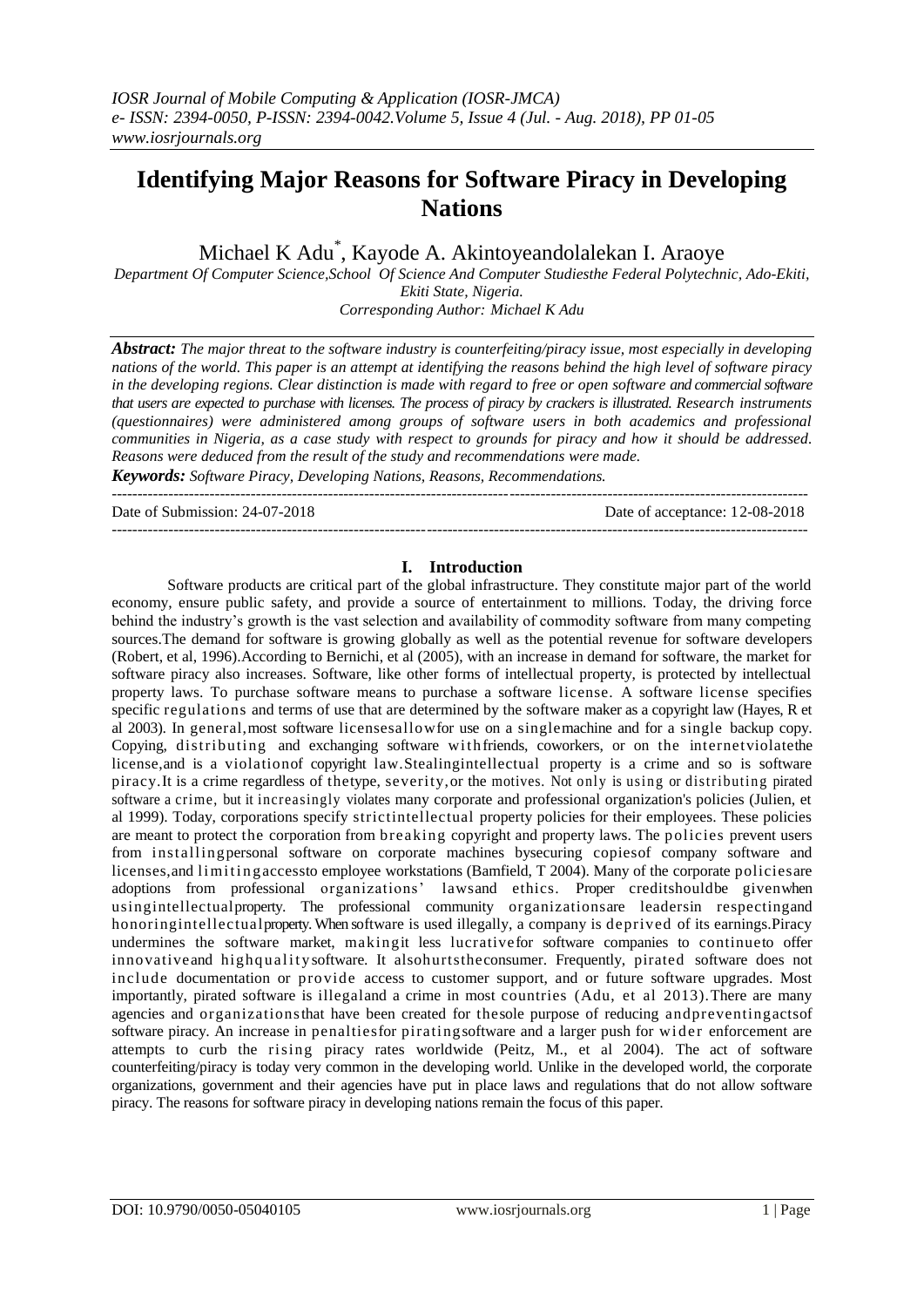# **II. Classification of Software**

According to Simon, F. (2002), there are two basic types of software, although these do have their own sub-divisions;

# **2.1 Commercial Software**

They are purchased with a license for one or more computers. This generally is coupled with some form of support and regular updates to patch errors. Sometimes a new version of the software is offered at a reduced rate as "update". This type of software is generally relatively expensive and is often designed to cover specific industrial purposes (Andrés, A. R. 2006). The big exception is the various sets of "office" software, which are designed for use in the commercial environment, but can equally be used for various tasks at home. The most common application in this category is, of course, text editing. Most of the other classic "office" applications, such as calculations and databases are only of limited use in the domestic environment, although they will be used in some cases, particularly now that more computer-literate generation is growing.

# **2.2 Free or "Open Source" Software**

This is designed for general distribution and has no particular limitations as to use, except that it may not be changed in any way. Naturally, such-software has its limitations, but may serve very adequately for many purposes (Andrés, A. R., et al, 2011).

# **III. Process of Carrying out Software Piracy**

Software piracy has become a much greater concern over the years. Today, virtually everyone can get access to such equipment and distribute CD based copies of software application to whomever they please. Mass distribution of pirated software products does not only deprives software manufacturers of their deserved earnings but also allows other software pirates to pirate unlicensed copies of that application and propound the damage exponentially (Barker, et al, 1989). As such, piracy has often resulted in inflated software prices and irresponsible damage of software companies. Although various protection schemes have been proposed, software piracy still causes major losses to software vendors, since virtually all of these protection schemes can easily be cracked by a malicious users.

Most of these software protection schemes enable access control mechanisms in the program code, and a user has to pass these authentication processes before using the software. The process may require serial number of the corresponding user, password from the manual, or checking the source where the software locates (CD, for example) unfortunately, these authentication processes have been cracked by many crackers as shown in Figure 1.



**Figure 1. Process of Software Piracy**

The difficulty of cracking such protection schemes depends on how complex this part of the code is written. For example, some software vendors put checksum values for the authentication process in the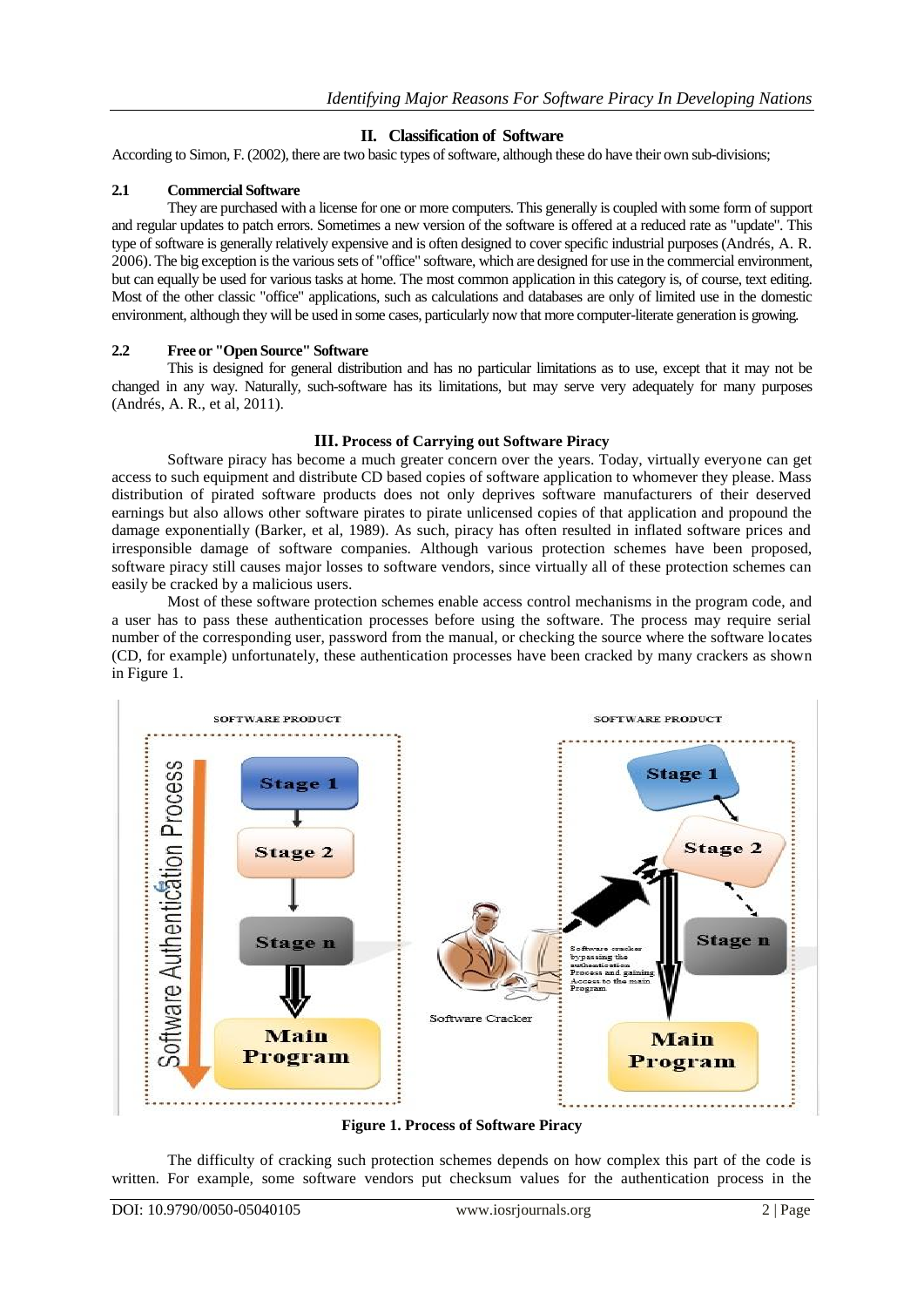software. If someone tries to modify the code to bypass the authentication process, an error may be found and the execution will be terminated.

This only increases the time to crack the software, from day-to-day experiences, it cannot prevent unauthorized use. The new style of software usage on the internet causes more serious software piracy problem, and similarly common software protection schemes that relies on the authentication process within the software itself cannot effectively prevent the software from being cracked by a smart cracker.

# **IV. The Study and Research Method**

Most of the academic piracy research works to date have not really addressed this issue with regard to the developing nations of the world. This paper is an attempt to further create enlightenment on software piracy with respect to causes and how it should be addressed.

Research instruments (questionnaire) were administered among identified groups of software users, mostly in academics to identifying reasons for the prevalence of software piracy in developing nations, Nigeria as a case study. The questionnaires were distributed to a sample of adults in their final year classes at the Federal Polytechnic, Ado-Ekiti, Ekiti State, Nigeria, and workers in Financial Institutions, Engineers, programmers and those engaged in the telecommunications industry. No incentives were given for completing the questionnaire, and all respondents were promised anonymity. These categories of individuals were chosen because they belong to the expected group of professionals with the ability, opportunity and knowledge to use computer technology. All of the respondents indicated some training with computers during their education, and 60% stated that they worked with computer systems on a daily basis.

#### **V. Results**

One Hundred and Twenty Two (122) questionnaires were distributed and One Hundred and Three (103) were returned. Seventeen (17) respondents who indicated that they did not use computers were considered unusable. Usable respondents were 86. 67 respondents representing 77.9% were male. 26 respondents representing 30.2%ranged in age from 25-35 years old, 42 respondents representing 48.8% ranged in age from 35-45 years old, and the remaining 18 (20.9%) were above 45 years of age at the time of the survey. The respondents were highly educated with Bachelor and Master Degrees. 7 of them are holders of Doctor of Philosophy (PhD) degree. They were very conversant with computer systems and applications. They either have it at home or use them in their various offices.

82% of the respondents understood clearly the issue of software piracy and have had course to discuss or learn about the fact that software piracy is a crime. They also agreed that they did copy/duplicate software products illegally.

The sources of their pirated software according to the respondents are; 78% claimed to obtain software products from their friends,15% have pirated software already installed on their computer by the sellers in what is described as hard disk loading and the remaining 7% did not agree that their software products are pirated since they got them from professionals in the industry.

#### **5.1 Identified Reasons for Software Piracy in Developing Nations**

When asked for the main reason behind their usage of pirated software, price was the number one issue raised. 56% of the respondents listed the cost of software as the main reason for committing piracy. A further 28% responded that they simply saw no reason for paying more when the software was available at cheaper price or even for free. 68% stated that they were satisfied with their decision to pirate software more so as this can be done in comfort of their homes using Compact Disk (CD) writers, while the remaining 32% admitted to some dissatisfaction or guilt associated with their choice.Understanding the significance and impact of software piracy is very important in addressing issues relating to software piracy. Lack of intellectual property laws, different social stands on property rights, and a lack of education are identified as motivating factors for pirating software products.

The followings have been identified as major reasons for software piracy in developing nations.

# **5.1.1 The unaffordable cost of software products**

Software cost is the most significant reason for high rate of software piracy in developing nations identified in this work. However, it would not be totally surprising to find that cost is more of a problem as a result of the poor economy resulting in an annual per capital GDP of US\$500 on the average, compared to developing nations like United State of America of per capital GDP greater than US\$33,600 (Business Software Alliance (BSA), 2002).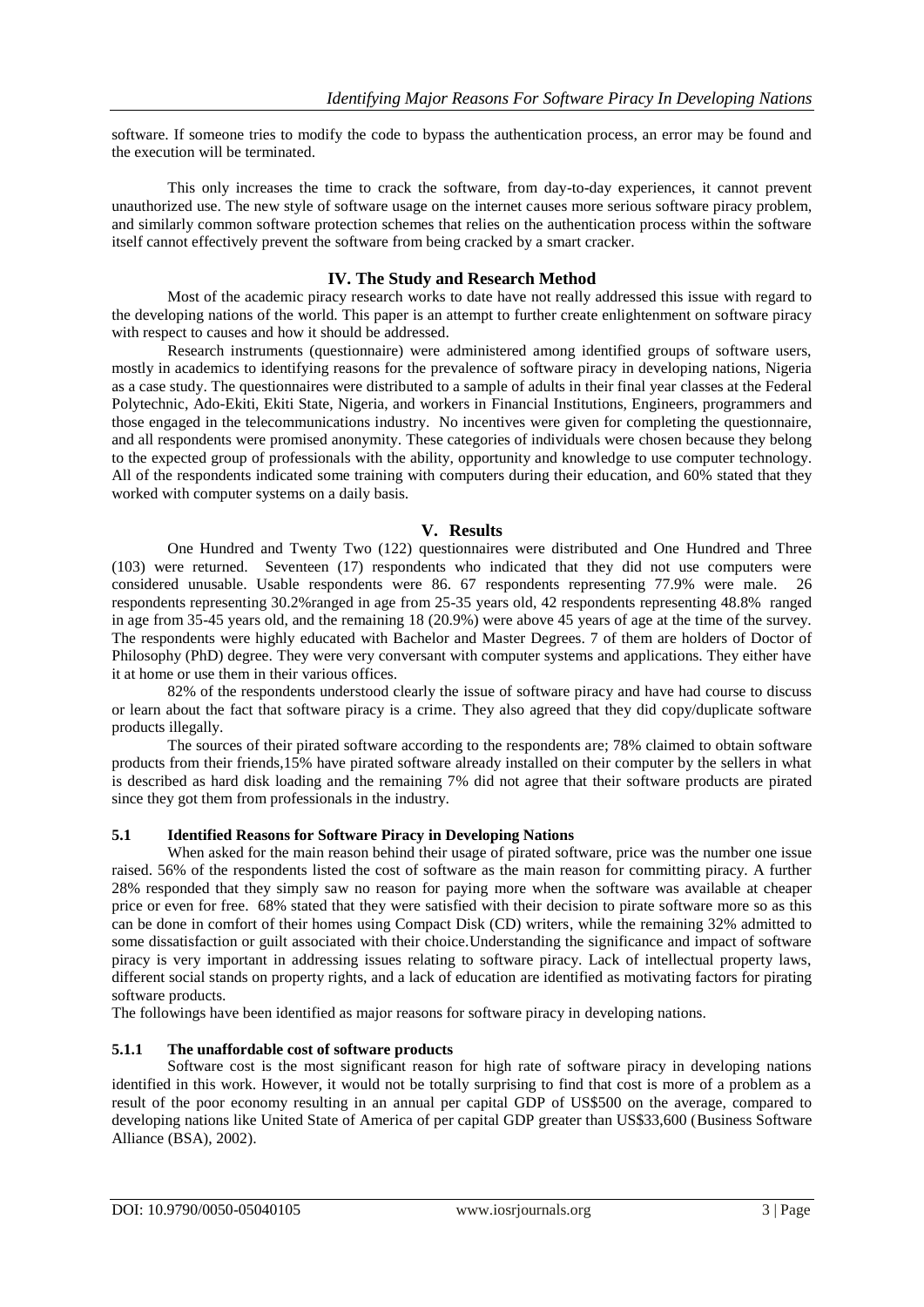# **5.1.2 Software Format**

Due to software unique digital format, it is an easy medium to pirate and easily disseminated using low cost digital media and the internet.Only in the past few years, with the wide availabilityof largediskcopyingmachines, the internet,and largeprofit gainsdue to the increasingdemand for piratedsoftware,has larger, more professional groups began mass copying and distributingsoftware.

#### **5.1.3 Connectivity Software and High Speed network Connections**

Recent connectivity software and the growing availability of high speed network connections provide the means for easy access and proliferation of illegal software in the developing nations.

#### **5.1.4 Enforcement Difficulties**

Currently, the monetary benefits, access to counterfeit material, and enforcement difficulties make software piracy a growing epidemic in the developing world.

#### **5.1.5 Growth in Software Applications**

The large growth in software applicationmakes developingsoftware a bigbusinesswithpotentially large profits. Software enables users and businessto do more withtheirsystems, and theneed for software is growing. But many times, software is not free, and depending on the type of software, it can cost large amounts of money. Wherever there is potential for large profits and there exists a high demand, illegal methods for satisfying the demand at a lower cost also exist (Greenberg, J 1998).

#### **5.1.6 Lack of Education**

Lack of education is also a major factorfuelingthe software piracy industry (Peitz, M et al, 2006). The six identified reasons can be clearly seen as products of identified factors in a model developed by Peace, et al (2003).



**Figure 2. Model of Software Piracy Behavior (Source: Peace, et. al. 2003)**

From the work of Peace et al (2003) it can be deduced again that economic factor contributes a lot to the desire to pirate software especially among the young ones in developing nations.

# **Recommendations**

In order to effectively curb the menace of software piracy in developing nations, the following must be admitted as necessary recipe for success.

a. First, it is recommended that reducing the price tag on software in developing nations like Nigeria with lower per capital income would be a major tool to reducing software piracy. In several research works including Gopal and Sanders (2000) and Moores and Dhillon (2000), they are of the opinion that there should be price variation for software products across regions of the world.